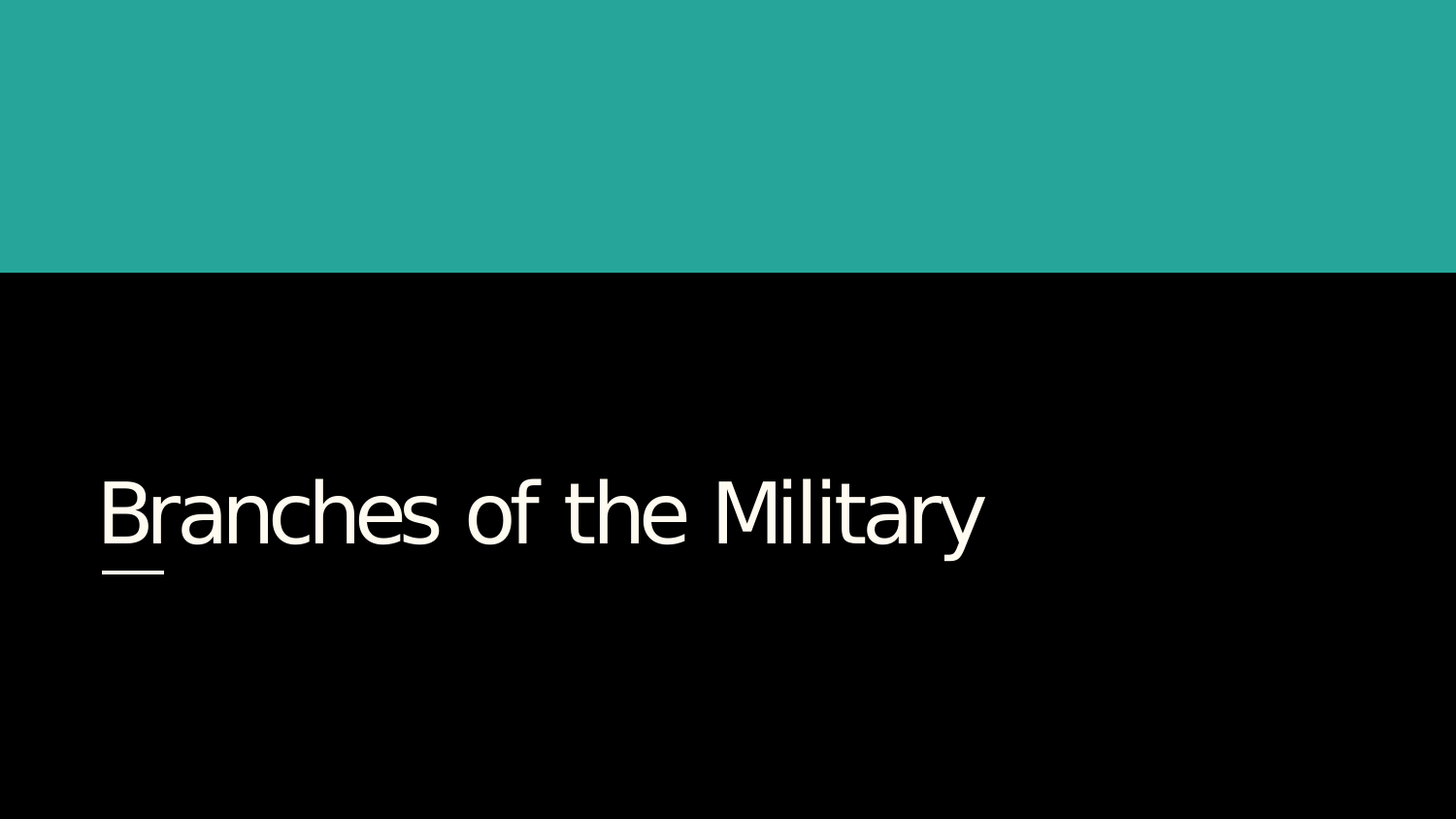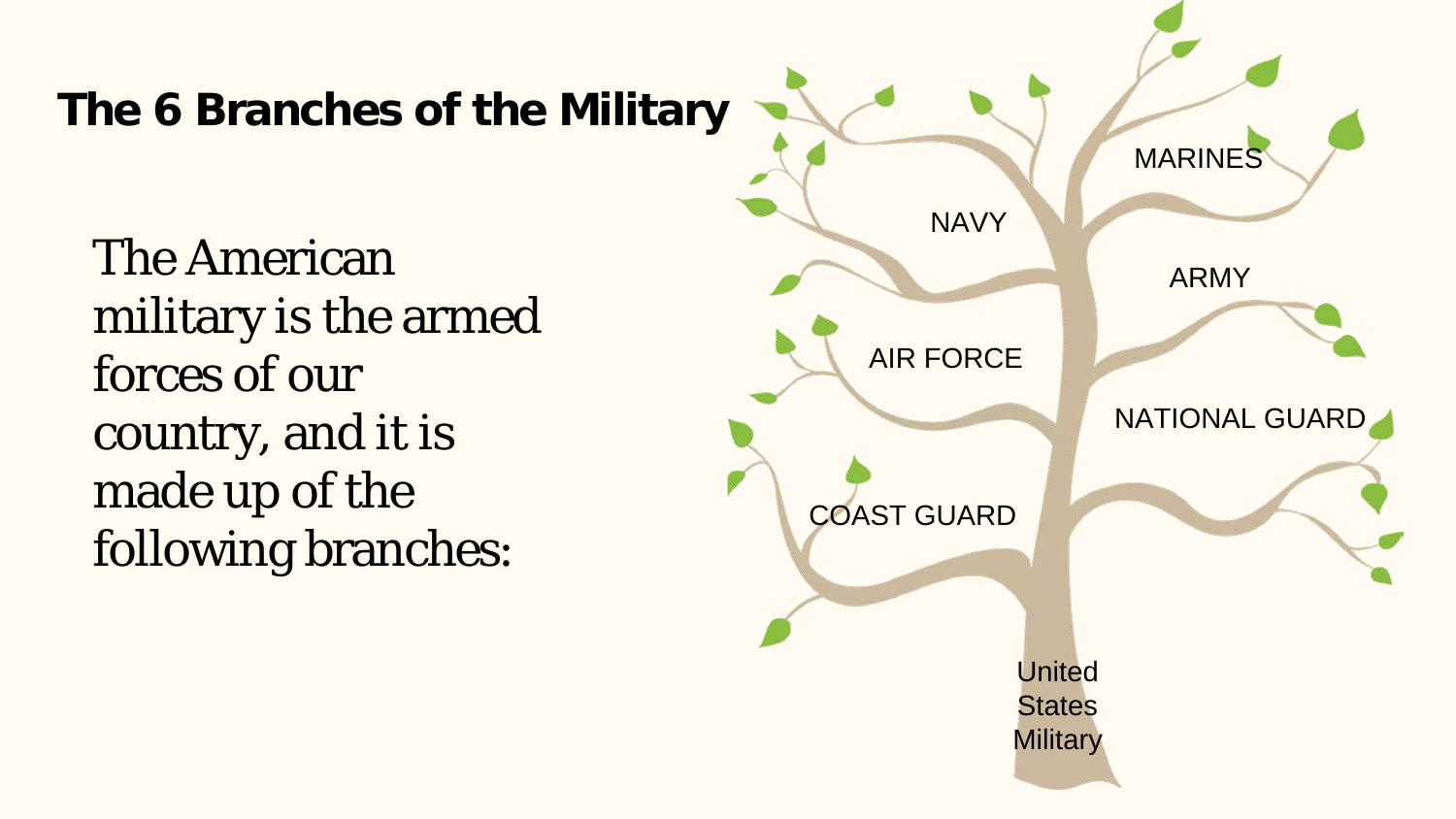**The Department of our military operations. Defense is responsible for** 

 military forces needed to deter war and to protect the security of our headquarters is at the Pentagon in Its mission is "to provide the country." The department's Washington, DC.

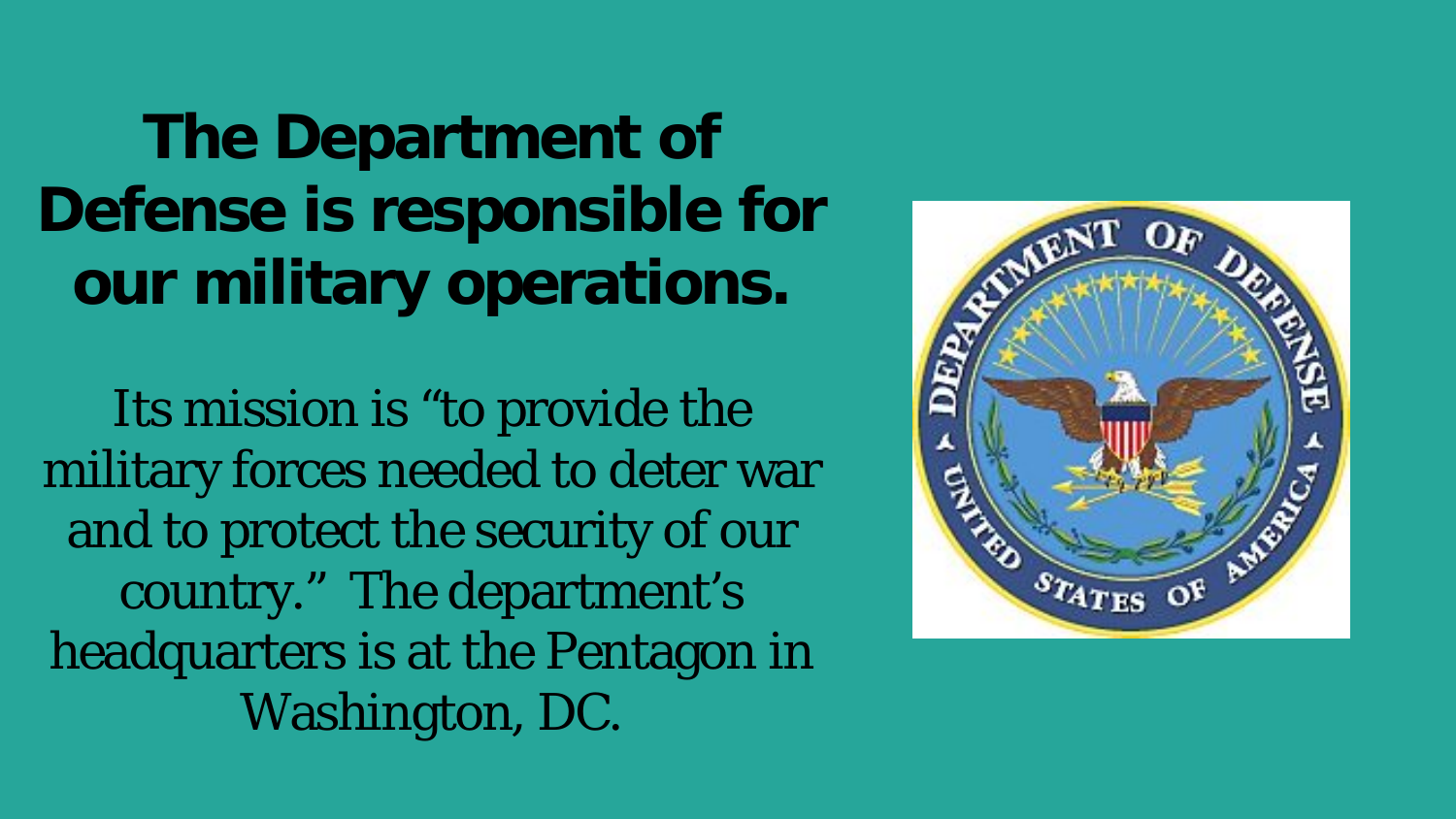# **Navy**

- ● This branch of our nation's armed services conducts military operations at sea, world-wide. conducts military operations at sea, world-wide. According to the Department of Defense, its focus is "maintaining the freedom of the seas, deterring aggression, and achieving victory at war."
- Like the Air Force, the Navy has many aircraft to assist with protecting the seas.
- ● Its soldiers serve in many different occupations on board the Naval ships and vessels, such as pilots, aircraft mechanics and electricians, food service and supply, computer technology, and firefighting.



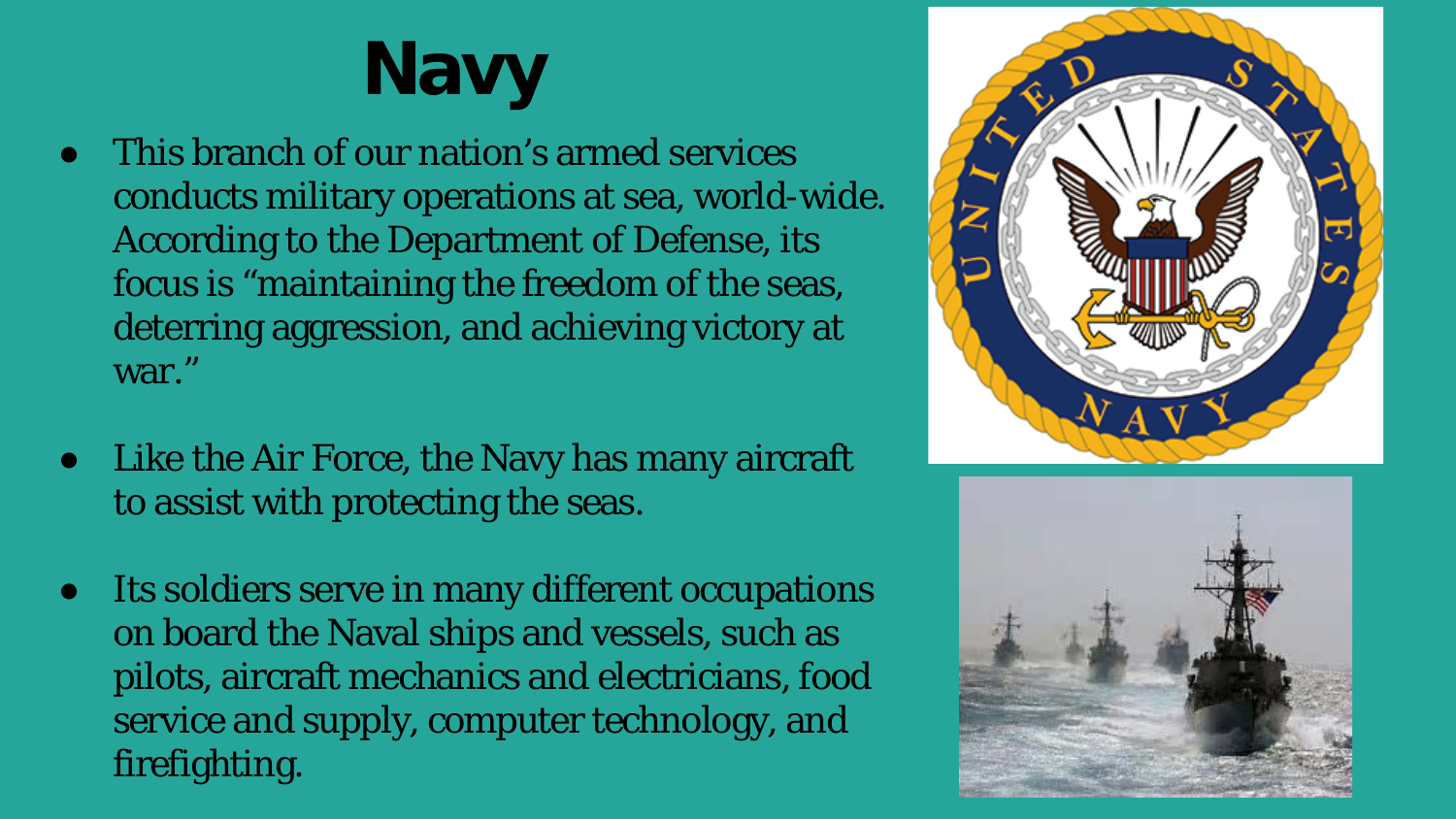## **Army**

- Its primary mission is land defense during war-time and conflict. During times of war or upheaval, Army troops are stationed at the The Army is our largest branch of the military. sites of conflict.
- ● There are many different positions in the be engineers, electricians and mechanics, Army beyond combat jobs: soldiers can also computer techs, medics, police officers, or in administrative or supply roles.



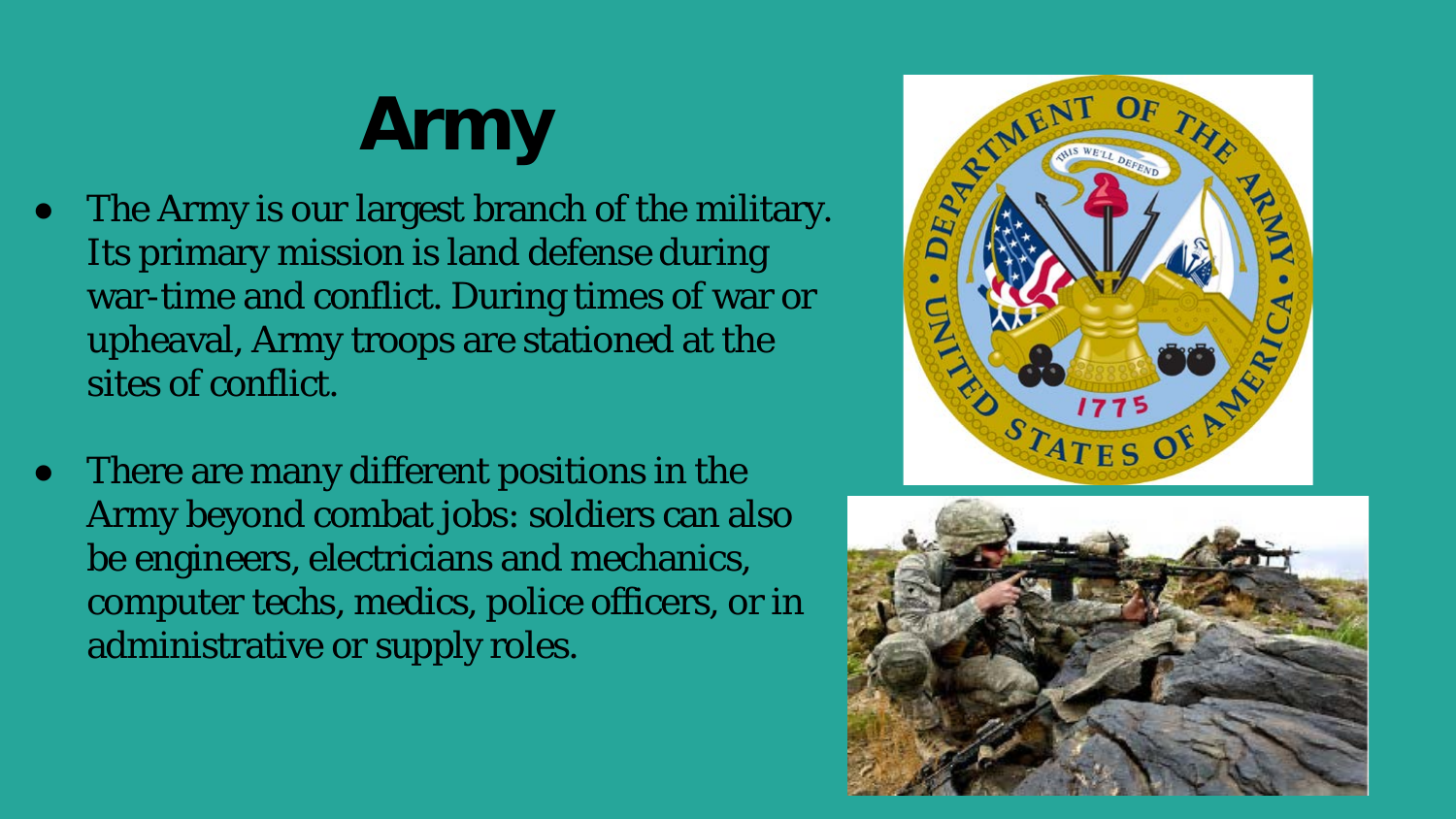### **Coast Guard**

- times of war or conflict, this branch is directed by the Navy. ● The Coast Guard polices our border waters and is responsible for law enforcement, protecting our waters, and saving people at sea. In
- also collect oceanographic data to further environmental research. • The Coast Guard has an active peacetime mission in active law enforcement (such as arresting smugglers) and ocean safety (including enforcing pollution regulations). Coast Guard members
- ● One of the Coast Guard's main duties is to rescue people trapped or lost at sea. The Coast Guard has many sites along the nation's coasts to ensure quick rescues when needed, by boat or helicopter.
- carpenters, boat mechanics, and electricians. • Like the other branches, Coast Guard members can hold many different kinds of positions such as mechanical engineers,



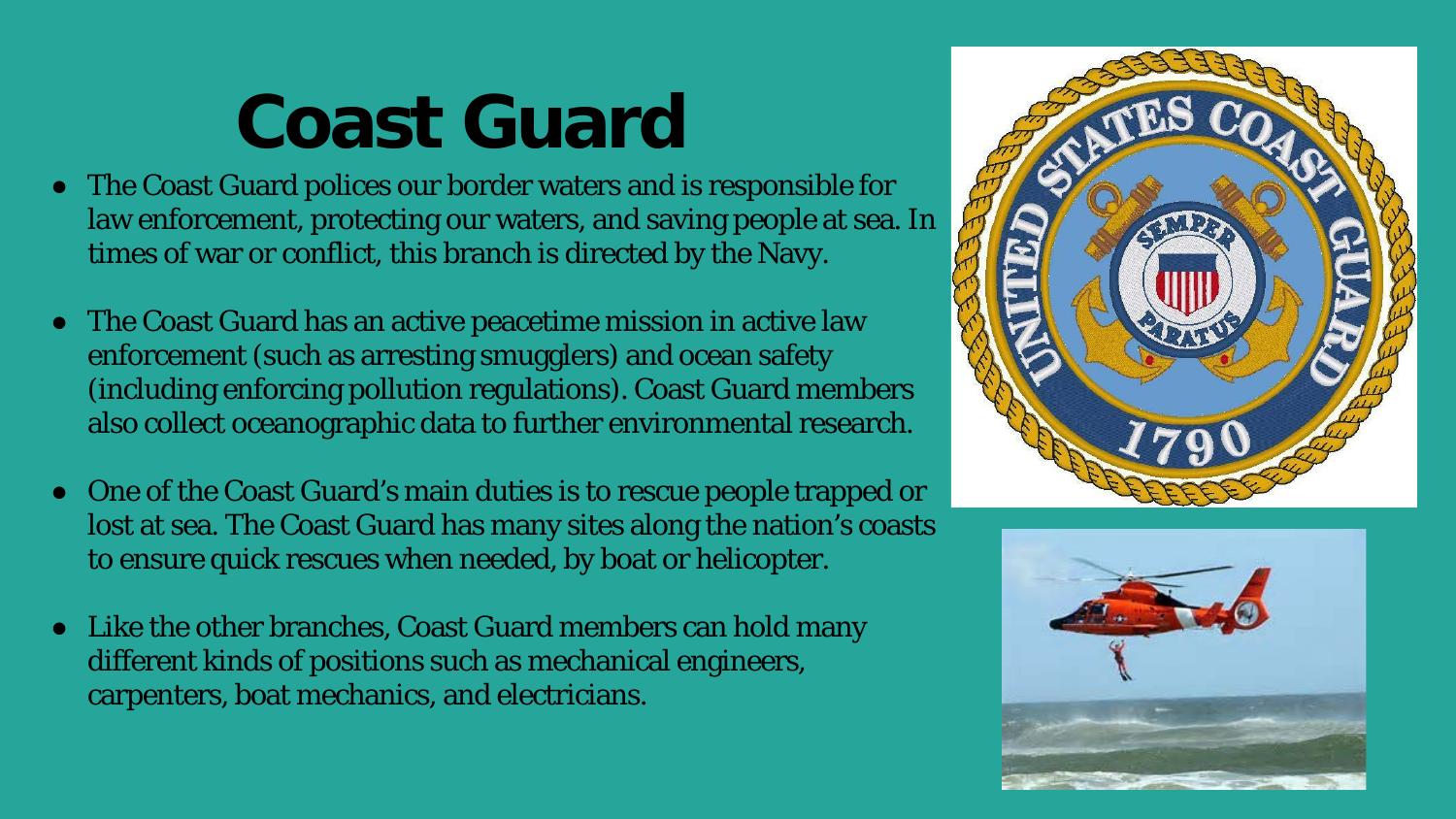### **Marines**

- the Navy, and it carries out missions on land and sea, ● The Marine Corps is a component of the Department of world-wide.
- assisting in ground combat. ● Marines are responsible for defending Naval bases and ships, guarding U.S. embassies internationally, and
- As a branch, the Marines are about a fourth of the size of the Army.
- Naval ships and infiltrate sites of conflict in specially- designed aircraft and landing craft. They are also trained in a variety of aircraft, tank, and other military vehicles, as well as a variety of weaponry. • In times of combat, Marines are trained to embark from



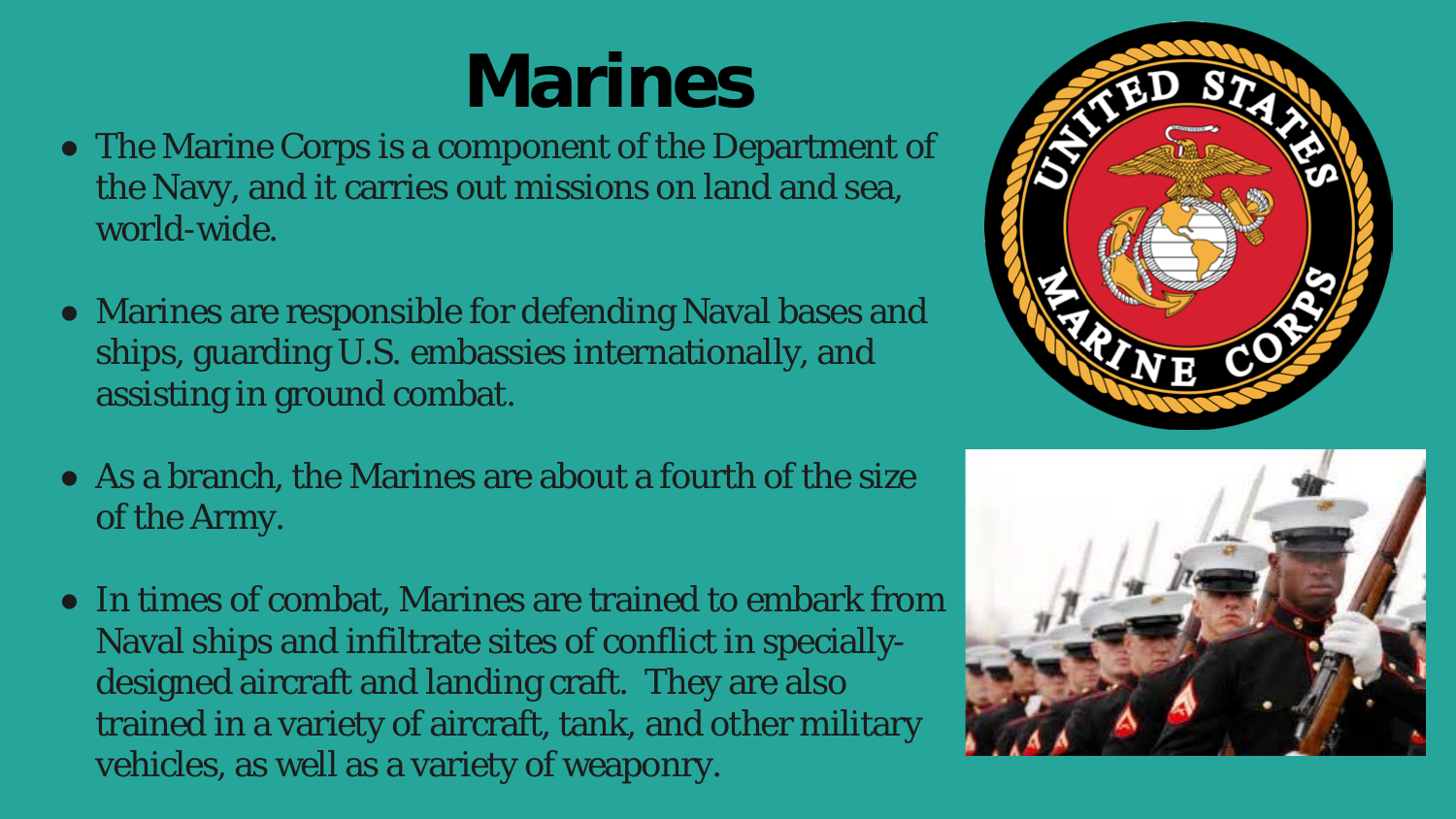### **Air Force**

- The Air Force reports directly to the Department of this branch "trains for and maintains global superiority in air, space and cyberspace and is equipped for a rapid worldwide response." Defense. According to the Department of Defense,
- ● The Air Force provides the United States with against similar attacks. It also provides air support to ground troops in time of war and conflict. aircraft and missile forces and defends the country
- ● One major department of the Air Force is the space program, including shuttle missions, satellites, missiles, and lasers.



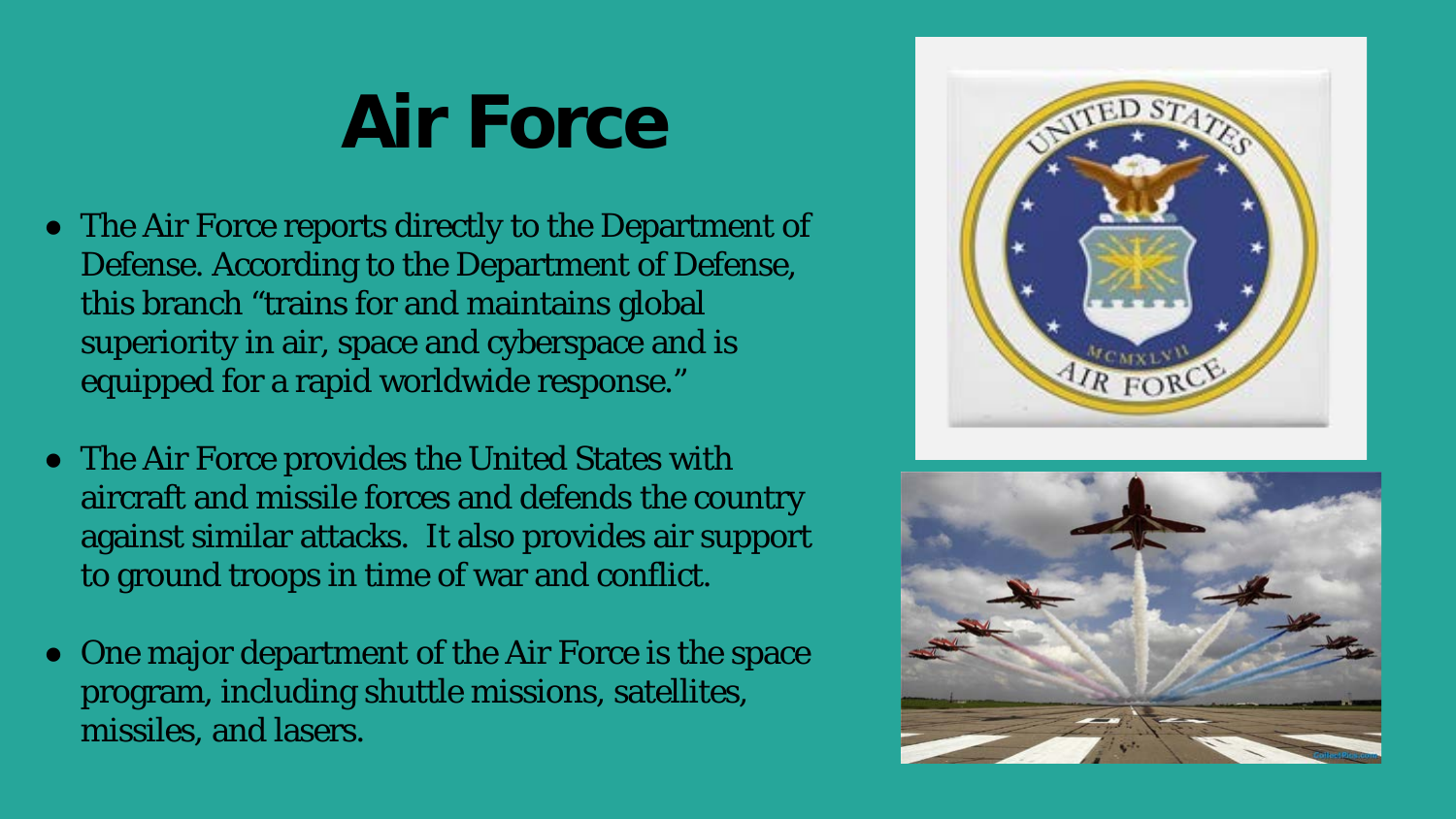## **National Guard**

- ● The United States National Guard serves both community and country, providing combat support during wartime, assisting with homeland security operations, carrying out humanitarian efforts in countries affected by natural disasters or crises, and helping on the home front with domestic emergencies like hurricanes, earthquakes, floods, and other natural disasters.
- Many of our National Guard members are right here at home with us, serving while also maintaining a civilian career and home life. They can be called up for active duty by state governors or commanding generals for local or state-based emergencies, or called to federal active duty in times of war or during national emergencies.



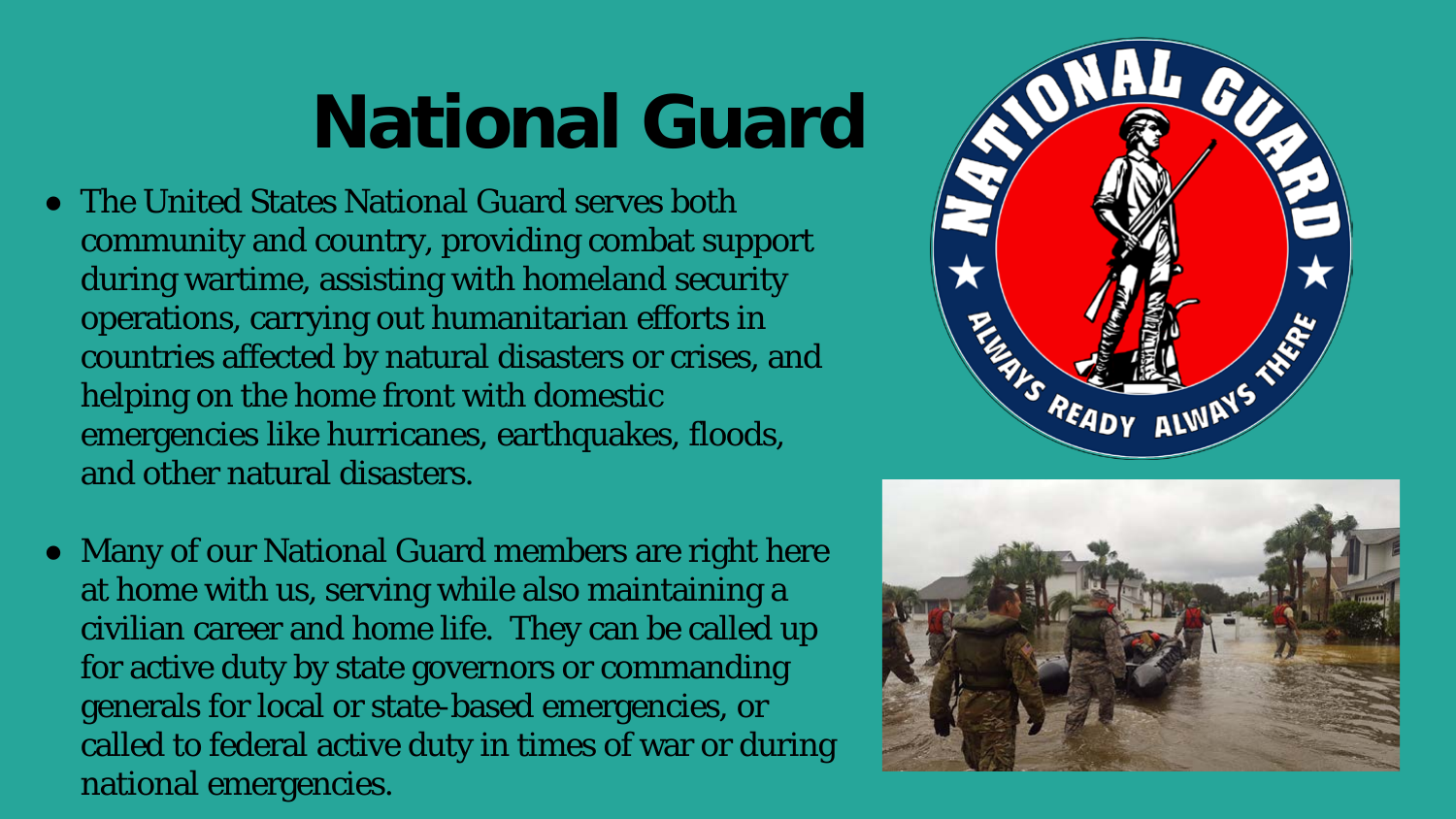#### **Quick review:**

 1. How many branches of the military do we have protecting us on land and in sea and space?

2. How many can you name?

 3. Identify at least one specific aspect of each branch.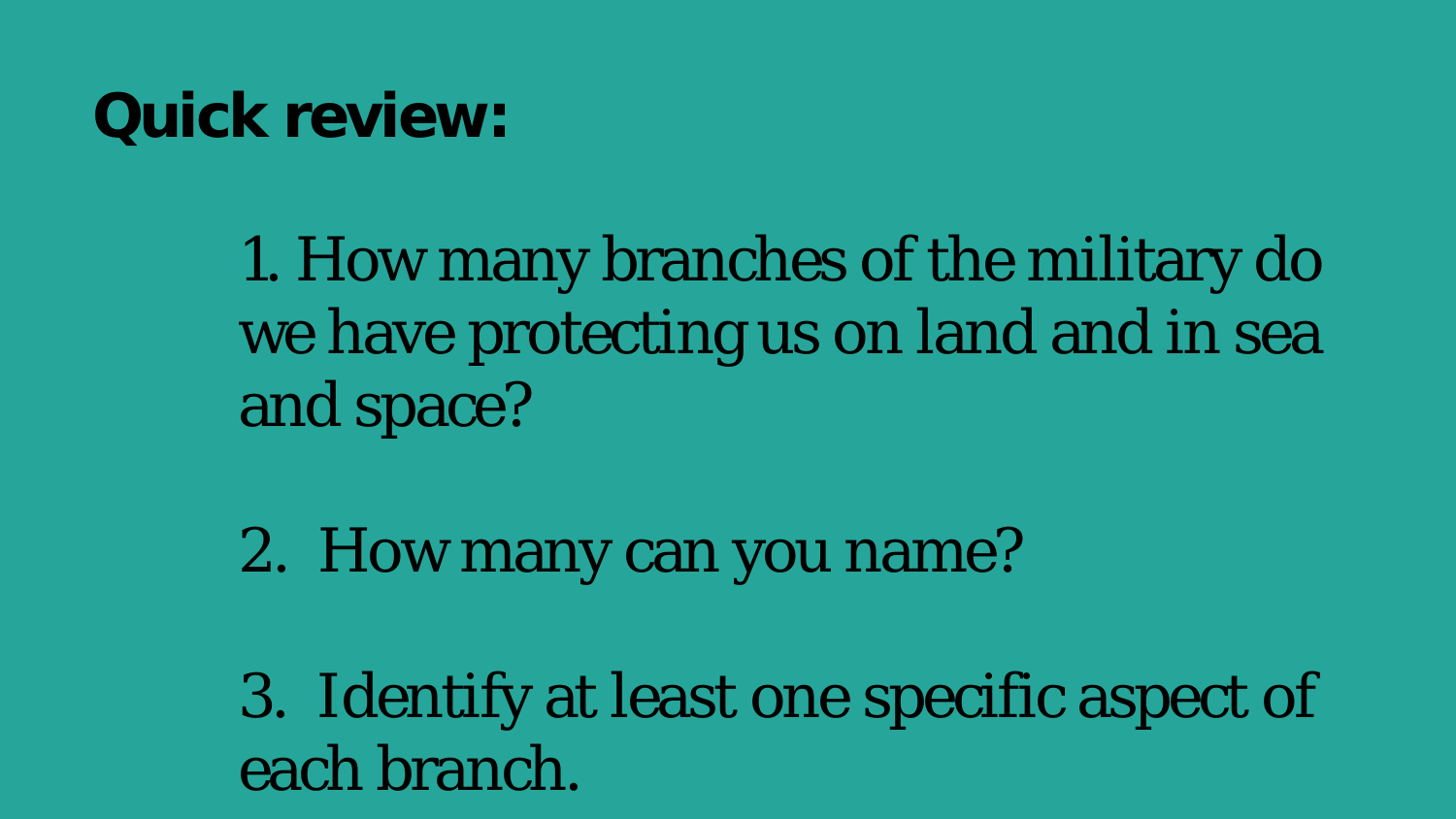#### Now let's apply our new knowledge: **Which branch would you choose and why?**